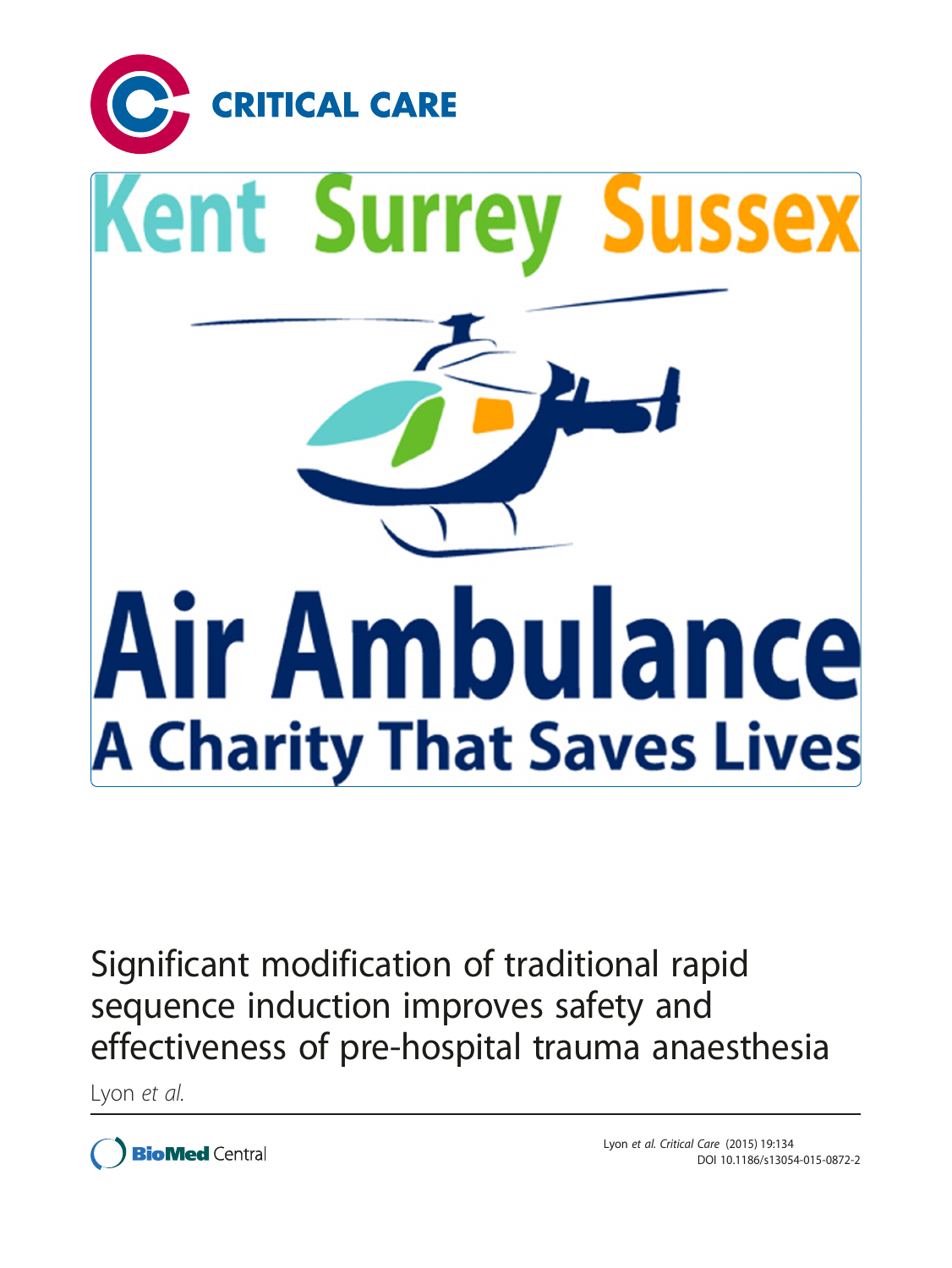

**RESEARCH CHEAR CHEAR CHEAR CHEAR CHEAR CHEAR CHEAR CHEAR CHEAR CHEAR CHEAR CHEAR CHEAR CHEAR CHEAR CHEAR CHEAR** 

# Significant modification of traditional rapid sequence induction improves safety and effectiveness of pre-hospital trauma anaesthesia

Richard M Lyon<sup>1+</sup>, Zane B Perkins<sup>1,3\*†</sup>, Debamoy Chatterjee<sup>1</sup>, David J Lockey<sup>2</sup>, Malcolm Q Russell<sup>1</sup> and on behalf of Kent, Surrey & Sussex Air Ambulance Trust

# Abstract

Introduction: Rapid Sequence Induction of anaesthesia (RSI) is the recommended method to facilitate emergency tracheal intubation in trauma patients. In emergency situations, a simple and standardised RSI protocol may improve the safety and effectiveness of the procedure. A crucial component of developing a standardised protocol is the selection of induction agents. The aim of this study is to compare the safety and effectiveness of a traditional RSI protocol using etomidate and suxamethonium with a modified RSI protocol using fentanyl, ketamine and rocuronium.

Methods: We performed a comparative cohort study of major trauma patients undergoing pre-hospital RSI by a physician-led Helicopter Emergency Medical Service. Group 1 underwent RSI using etomidate and suxamethonium and Group 2 underwent RSI using fentanyl, ketamine and rocuronium. Apart from the induction agents, the RSI protocol was identical in both groups. Outcomes measured included laryngoscopy view, intubation success, haemodynamic response to laryngoscopy and tracheal intubation, and mortality.

**Results:** Compared to Group 1 ( $n = 116$ ), Group 2 RSI ( $n = 145$ ) produced significantly better laryngoscopy views  $(p = 0.013)$  and resulted in significantly higher first-pass intubation success (95% versus 100%;  $p = 0.007$ ). A hypertensive response to laryngoscopy and tracheal intubation was less frequent following Group 2 RSI (79% versus 37%; p < 0.0001). A hypotensive response was uncommon in both groups (1% versus 6%; p = 0.05). Only one patient in each group developed true hypotension (SBP < 90 mmHg) on induction.

**Conclusions:** In a comparative, cohort study, pre-hospital RSI using fentanyl, ketamine and rocuronium produced superior intubating conditions and a more favourable haemodynamic response to laryngoscopy and tracheal intubation. An RSI protocol using fixed ratios of these agents delivers effective pre-hospital trauma anaesthesia.

# Introduction

Rapid sequence induction of anaesthesia (RSI) is the recommended method to facilitate emergency tracheal intubation in trauma patients [\[1](#page-9-0)]. It is a complex intervention with significant risks and the procedure is often tailored to the individual patients' requirements [[2,3\]](#page-9-0). In the prehospital and emergency setting, however, a simple and standardised RSI protocol may improve the safety and

effectiveness of the procedure, while also providing training and logistic benefits [\[4](#page-9-0)-[6\]](#page-9-0). Currently, there is no accepted standard trauma RSI technique and there is wide variation in practice in the UK [[7](#page-9-0)]. Traditional techniques [[8\]](#page-9-0) (comprising pre-oxygenation, administration of a predetermined dose of induction agent and suxamethonium, followed by cricoid pressure) and modifications of these technique are used [[9\]](#page-9-0).

The overall aim of RSI is to rapidly provide optimal conditions for tracheal intubation, as this is thought to reduce the risk of aspiration - the leading cause of mortality associated with airway management [\[1\]](#page-9-0). In trauma patients, a secondary aim is to avoid harmful pharmacological and physiological derangements that may exacerbate brain



© 2015 Lyon et al.; licensee BioMed Central. This is an Open Access article distributed under the terms of the Creative Commons Attribution License [\(http://creativecommons.org/licenses/by/4.0\)](http://creativecommons.org/licenses/by/4.0), which permits unrestricted use, distribution, and reproduction in any medium, provided the original work is properly credited. The Creative Commons Public Domain Dedication waiver [\(http://creativecommons.org/publicdomain/zero/1.0/](http://creativecommons.org/publicdomain/zero/1.0/)) applies to the data made available in this article, unless otherwise stated.

<sup>\*</sup> Correspondence: [zane.perkins@nhs.net](mailto:zane.perkins@nhs.net) †

Equal contributors

<sup>&</sup>lt;sup>1</sup> Kent, Surrey and Sussex Air Ambulance Trust, Wheelbarrow Park Estate, Pattenden Lane, Marden, Kent TN12 9QJ, UK

<sup>&</sup>lt;sup>3</sup>Centre for Trauma Sciences, Queen Mary, University of London, London E1 2AT, UK Full list of author information is available at the end of the article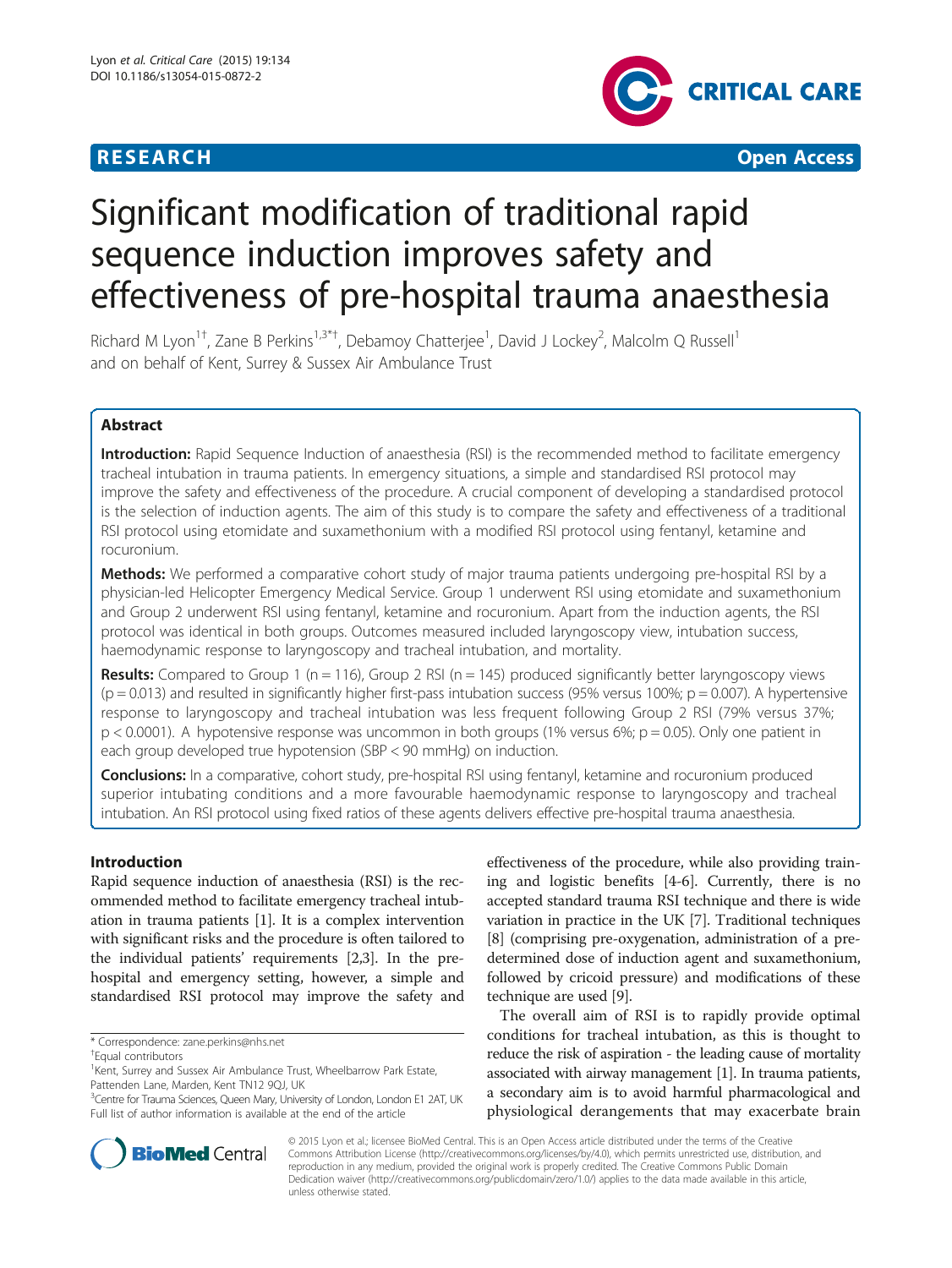injury or haemorrhage. These include episodes of hypoxia, hypotension, acute hypertension and elevated intracranial pressure [\[10-13\]](#page-9-0). An ideal trauma technique would therefore rapidly provide optimal intubation conditions, allowing a high rate of first-pass intubation success, while reliably attenuating excessive haemodynamic changes in all patients requiring the procedure. The RSI agents used would have a wide margin of safety and the dosing regimen would be straightforward. Furthermore, ideal prehospital RSI agents would not require dilution, reconstitution or refrigeration, and would have minimal side effects.

A number of potential RSI agents are available, each with their own benefits and risk of adverse effects [\[14](#page-9-0)]. Suxamethonium is the neuromuscular blocking agent that has traditionally been used for RSI [[8](#page-9-0)]. Its major advantage is a rapid onset of action. Suxamethonium also has a short duration of action, which is regarded as a benefit in situations of unanticipated airway difficulty. Rocuronium is an alternative neuromuscular blocker with a rapid onset of action. It has many of the properties of an ideal pre-hospital RSI agent, however, its long duration of action has been a concern. In practice, wake-up of an injured patient following RSI is rare, even if difficulties are encountered [\[15\]](#page-9-0). Furthermore, it is recognised that difficult airway management becomes considerably more complicated in a partially anaesthetised patient as suxamethonium paralysis wears off.

In terms of induction agents, thiopentone and propofol have been shown to cause significant hypotension, particularly in hypovolaemic patients [\[14,16,17\]](#page-9-0). Ketamine is a haemodynamically stable induction agent with potent analgesic properties [\[18](#page-9-0)]. However, ketamine has historically been contraindicated as an induction agent in patients with suspected head injury due to concerns it may worsen outcome by elevating intracranial pressure. This assumption has not withstood scrutiny and recent evidence suggests that ketamine may have a number of beneficial effects in patients with head injury [\[18-20](#page-9-0)]. Etomidate has also been popular for its cardiovascular stability but its use is declining, probably because of welldocumented adrenal suppression and infrequent use in elective anaesthesia [\[21](#page-9-0)]. Additionally, a study from our group showed that although effective at providing satisfactory intubating conditions, an RSI protocol using etomidate and suxamethonium was ineffective at attenuating the haemodynamic responses to tracheal intubation [[22](#page-9-0)]. The addition of an opiate, to attenuate the haemodynamic response, is an established modification of hospital RSI techniques [[23](#page-10-0)]. This modification is less common in pre-hospital practice due to concerns of precipitating hypotension and adding unnecessary complexity to the procedure.

The major differences between existing trauma RSI protocols are the choice and dose of RSI agents. Few

studies have compared the effectiveness of different RSI protocols in the pre-hospital setting. The aim of this study was to compare the safety and efficacy of two standardised pre-hospital RSI protocols: a traditional protocol using etomidate and suxamethonium and a modified protocol using fentanyl, ketamine and rocuronium. We hypothesised that 1) rocuronium would produce equivalent intubation conditions to suxamethonium; 2) the addition of fentanyl would result in a more favourable haemodynamic response to laryngoscopy and tracheal intubation.

# Methods

### Study setting

Kent, Surrey and Sussex Air Ambulance Trust (KSSAAT) operate two dedicated helicopter emergency medical service (HEMS) teams that service a population of approximately 4.5 million and undertake approximately 1,500 missions per year. Each medical team consists of a prehospital physician and critical-care paramedic. Physicians have a minimum of 5 years postgraduate experience, including a minimum of 6 months hospital anaesthesia training. Paramedics undergo critical-care paramedic training, including theoretical modules on RSI. Prior to independent pre-hospital practice, medical crew undergo an intense training period including structured medical education, training and operational supervision by pre-hospital care consultants. During this period, training is focused to ensure crews are competent at performing safe pre-hospital RSI. The HEMS team adheres to standard operating procedures (SOPs), which govern all aspects of pre-hospital practice, including pre-hospital anaesthesia, and undertake regular simulation training practice in the application of these procedures.

#### Study design

We performed a comparative cohort study over two separate 14-month periods three years apart, comparing two cohorts of major trauma patients undergoing pre-hospital RSI by KSSAAT HEMS. Group 1 (July 2007 to October 2008) underwent pre-hospital RSI using a protocol consisting of etomidate and suxamethonium followed by tracheal intubation. Group 2 (February 2012 to March 2013) underwent pre-hospital RSI using a modified protocol consisting of fentanyl, ketamine and rocuronium followed by tracheal intubation. The study was reviewed by the KSSAAT research and development committee and met National Institute for Health Research Institute criteria for service evaluation. Formal research ethics committee approval was waived and individual patient consent was not required.

#### Patient selection

All consecutive trauma patients who underwent prehospital RSI during the defined study periods were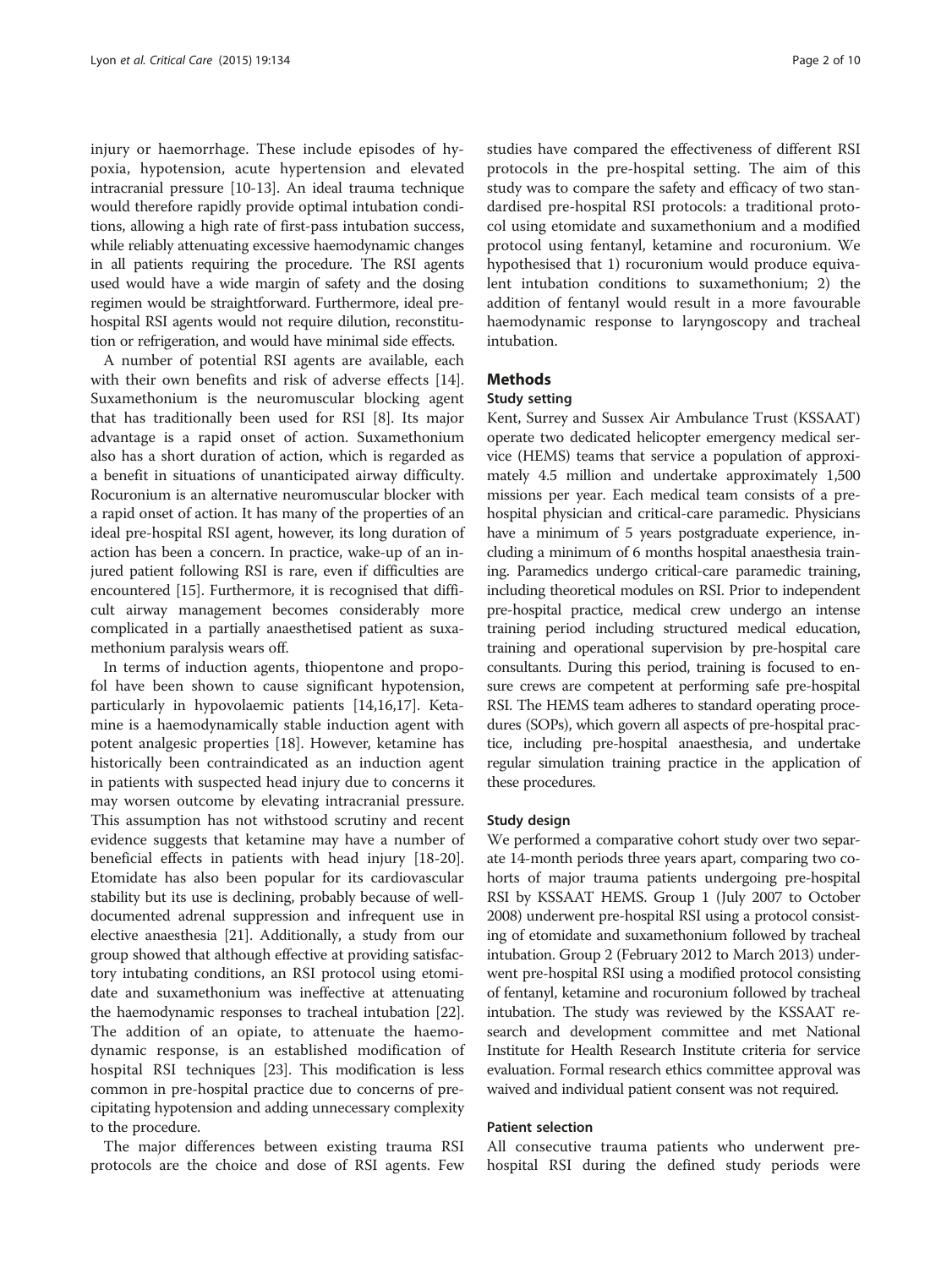included. For the purposes of this study RSI was defined as the pre-hospital administration of a muscle relaxant drug (suxamethonium or rocuronium). RSI for medical (non-trauma) indications and cases with no monitor printout record of haemodynamic data were excluded.

#### Pre-hospital RSI protocol

The decision to anaesthetise a patient is based on an individual on-scene risk-benefit assessment. Indications include actual or impending airway compromise, ventilatory failure, unconsciousness, anticipated clinical course and humanitarian reasons. Prior to induction, the patient's position is optimised (ideally on an ambulance trolley with 360° access to the whole patient), all necessary anaesthesia equipment is prepared in a standard kit-dump, noninvasive monitoring is commenced and the patient is pre-oxygenated for at least 3 minutes. Preparation is checked against a challenge-and-response checklist. To meet in-hospital monitoring standards, oxygen saturation, heart rate (HR), electrocardiogram and capnography are continuously monitored using a Lifepak 15 portable monitor (Physio-Control, Redmond, WA, USA) and non-invasive blood pressure (NIBP) is measured every 3 minutes.

RSI drugs are pre-prepared in labelled syringes and induction is achieved by administration of a predetermined dose based on estimated patient weight. Following induction, the trachea is intubated with a bougie and a tracheal tube is railroaded into position. Correct placement is confirmed clinically, supported by a qualitative colorimetric CO2 detector (Portex CO2 clip, Smiths Medical, Ashford, UK) and by quantitative waveform capnography.

During the last quarter of 2011, KSSAAT changed the RSI drugs used in the pre-hospital RSI protocol from etomidate and suxamethonium to fentanyl, ketamine and rocuronium. Other than this, the RSI protocol remained identical in both cohorts. In group 1, RSI was achieved with etomidate (0.3 mg/kg intravenously (IV)) followed by suxamethonium (1.5 mg/kg IV). Half the etomidate dose (0.15 mg/kg) was administered in patients with haemodynamic compromise and etomidate was omitted in peri-arrest situations. In group 2, RSI was achieved with fentanyl (3 mcg/kg), ketamine (2 mg/kg) and rocuronium (1 mg/kg). This was known as the 3:2:1 regimen. Drugs were all given in rapid succession in the order fentanyl-ketamine-rocuronium. A reduced dose of fentanyl (1 mcg/kg IV) and ketamine (1 mg/kg IV) was administered in patients with haemodynamic compromise. This was referred to as the 1:1:1 regimen. Again, for severely compromised patients there was the option of administering a muscle relaxant only. There was no standard physiological definition of haemodynamic compromise and the option of full or reduced dosing was left to the discretion of the attending HEMS team. In all the protocols the muscle relaxant dose remained constant.

#### Data collection

Data are prospectively collected on all KSSAAT patients. This includes a contemporaneously completed patient report form and electronic database (Aerotech, Horsham, UK), and a printout of three-minute interval monitor recordings. Data on patient demographics, injury characteristics, RSI characteristics (including indications, Cormack and Lehane grade, drug doses and number of attempts) and haemodynamic measures were extracted from these sources. The Trauma Audit and Research Network provided injury severity score (ISS) and outcome data.

#### Definitions

For the purposes of this study, RSI was defined as the pre-hospital administration of a muscle relaxant drug (suxamethonium or rocuronium). For group 1, a full-dose RSI was defined as the co-administration of >0.2 mg/kg etomidate. For group 2, a full-dose RSI was defined as the co-administration of >2 mcg/kg fentanyl and  $\geq$ 1.5 mg/kg ketamine.

The haemodynamic response to laryngoscopy and intubation is the acute change in haemodynamics that occurs within seconds of the stimulus, lasting up to 5 minutes after stimulation has ceased [\[24,25\]](#page-10-0). The generally accepted anaesthetic objective is to maintain a stable blood pressure within 10 to 20% of baseline levels [\[26](#page-10-0)]. Patients with changes outside this are at increased risk of complications [\[27,28\]](#page-10-0) and acute elevations in blood pressure (>20%) are typically considered hypertensive emergencies [\[26](#page-10-0)]. We defined a hypertensive response as a greater than 20% increase in systolic blood pressure (SBP) or mean arterial pressure (MAP) above baseline and a hypotensive response as a greater than 20% reduction in SBP or MAP below baseline. Absolute hypotension was defined as a reduction in SBP to less than 90 mmHg. Similarly, a tachycardic response was defined as a greater than 20% increase in HR above baseline, and a bradycardic response as a drop in HR to less than 60 bpm. These definitions are consistent with other studies investigating the response [[29,30\]](#page-10-0).

Baseline heart rate (HR), systolic blood pressure (SBP) and mean arterial pressure (MAP) measurements were recorded prior to RSI and procedural haemodynamics were the first of these measurements recorded during a 5-minute window following successful tracheal intubation. The timing of successful tracheal intubation was defined by the commencement of capnography. Cases where haemodynamic measurements at these two time points were not recorded were excluded from further analysis of that measurement.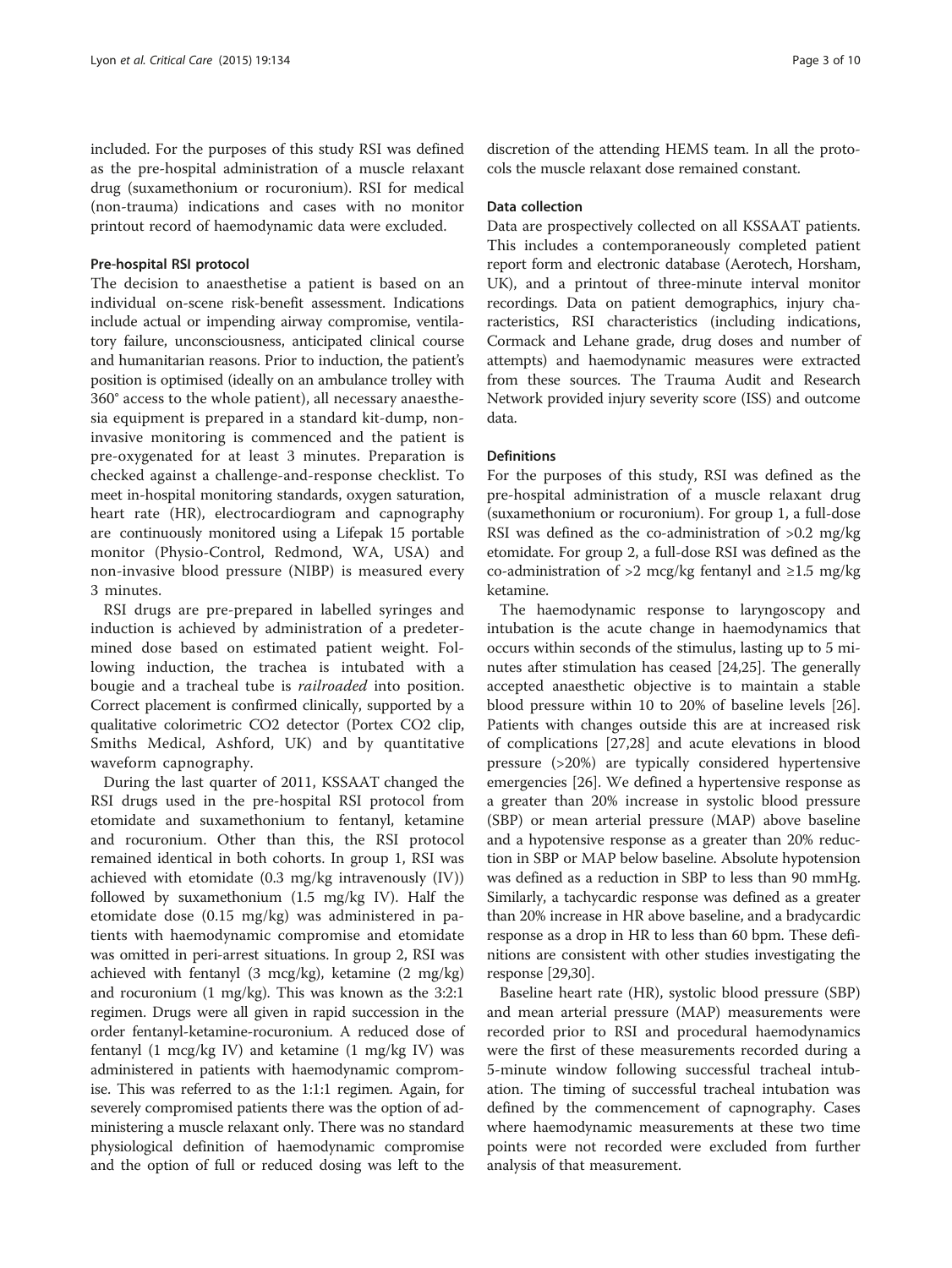### Outcome measures

The primary outcome was intubation success and the acute haemodynamic response (hypertension, hypotension, tachycardia) to laryngoscopy and tracheal intubation. Secondary outcomes were laryngoscopy view and survival to hospital discharge.

#### Statistical analyses

Statistical analyses were performed using Prism 6.0 (Graphpad, La Jolla, USA) software. Normal-quartile plots were used to test for normality. Categorical data are reported as frequency (n) and percent (%) and numerical data as median with IQR. Where appropriate, the chisquare  $(\chi^2)$  or Fisher's exact test were used to compare categorical data and the Mann-Whitney U-test or Student's t-test were used to compare numerical data. Paired data were analysed using a paired t-test. Statistical significance was set as a two-tailed  $P$ -value of <0.05.

A multivariable logistic regression model was developed to compare patient, injury, and RSI factors associated with mortality. Factors significantly associated with mortality  $(P \le 0.1)$  on univariate analysis were included in the model. Results of the logistic regression model are reported as adjusted odds ratio (OR) with corresponding 95% CI. Statistical significance was set as a two-tailed  $P$ -value < $0.05$ .

### Results

During the two 14-month study periods, a total of 274 injured patients underwent pre-hospital RSI. Thirteen patients (nine from Group 2 and four from Group 1) were excluded because of missing monitor data, leaving 261 patients available for analysis. There were 116 patients in Group 1 (standard protocol) and 145 patients in Group 2 (modified protocol). Patients in Group 2 were slightly older and more severely injured. Apart from this, the two groups had similar baseline characteristics (Table 1).

#### Intubating conditions

Compared to patients in group 1, laryngoscopy of patients in group 2 resulted in significantly better laryngeal views ( $P = 0.013$ , chi-square) (Figure 1). In both groups, all tracheal intubations were successful within three attempts. However, first attempt intubation success was significantly higher in group 2 compared to group 1 (95% versus 100%,  $P = 0.007$ ).

# Haemodynamic response to laryngoscopy and tracheal intubation

## Full-dose RSI

Seventy-seven patients (66%) in group 1 and 111 patients (77%) in group 2 were administered a full-dose RSI protocol. Baseline haemodynamic measures were

#### Table 1 Baseline characteristics of included patients

| Characteristic               | Group 1<br>$(n = 116)$ | Group 2<br>$(n = 145)$ | P-value |
|------------------------------|------------------------|------------------------|---------|
| Age, years (range)           | 39 (2 to 99)           | 45 (3 to 83)           | 0.031   |
| Gender, male                 | 86 (74%)               | 102 (70%)              | 0.579   |
| Mechanism of injury, blunt   | 112 (97%)              | 139 (96%)              | 1.0     |
| Injury severity:             |                        |                        |         |
| Injury severity score        | 22 (13 to 34)          | 26 (20 to 38)          | 0.019   |
| Glasgow Coma score           | 11 (6 to 14)           | 9 (5 to 13)            | 0.061   |
| No head injury               | 19 (16%)               | 21 (15%)               | 0.731   |
| Mild head injury             | 35 (30%)               | 17 (12%)               | 0.003   |
| Moderate head injury         | 16 (14%)               | 37 (26%)               | 0.021   |
| Severe head injury           | 46 (40%)               | 70 (48%)               | 0.171   |
| RSI protocol:                |                        |                        |         |
| Full dose                    | 77 (66%)               | 111 (77%)              | 0.069   |
| Reduced dose                 | 39 (34%)               | 34 (23%)               |         |
| RSI indication:              |                        |                        |         |
| Unconsciousness              | 61 (53%)               | 77 (53%)               | 0.742   |
| Vent failure                 | 18 (16%)               | 19 (13%)               |         |
| Anticipated clinical course  | 16 (14%)               | 18 (12%)               |         |
| Airway compromise            | 15 (13%)               | 20 (14%)               |         |
| Humanitarian                 | 3(3%)                  | 2(1%)                  |         |
| Facilitate injury management | 3(3%)                  | 9(6%)                  |         |
| Bougie used                  | 114 (98%)              | 143 (99%)              | 1.0     |

Data presented as number (%) or median (interquartile range) unless otherwise specified. Group 1 underwent pre-hospital rapid sequence intubation (RSI) using a protocol consisting of etomidate and suxamethonium. Group 2 underwent pre-hospital RSI using a protocol consisting of fentanyl, ketamine and rocuronium.

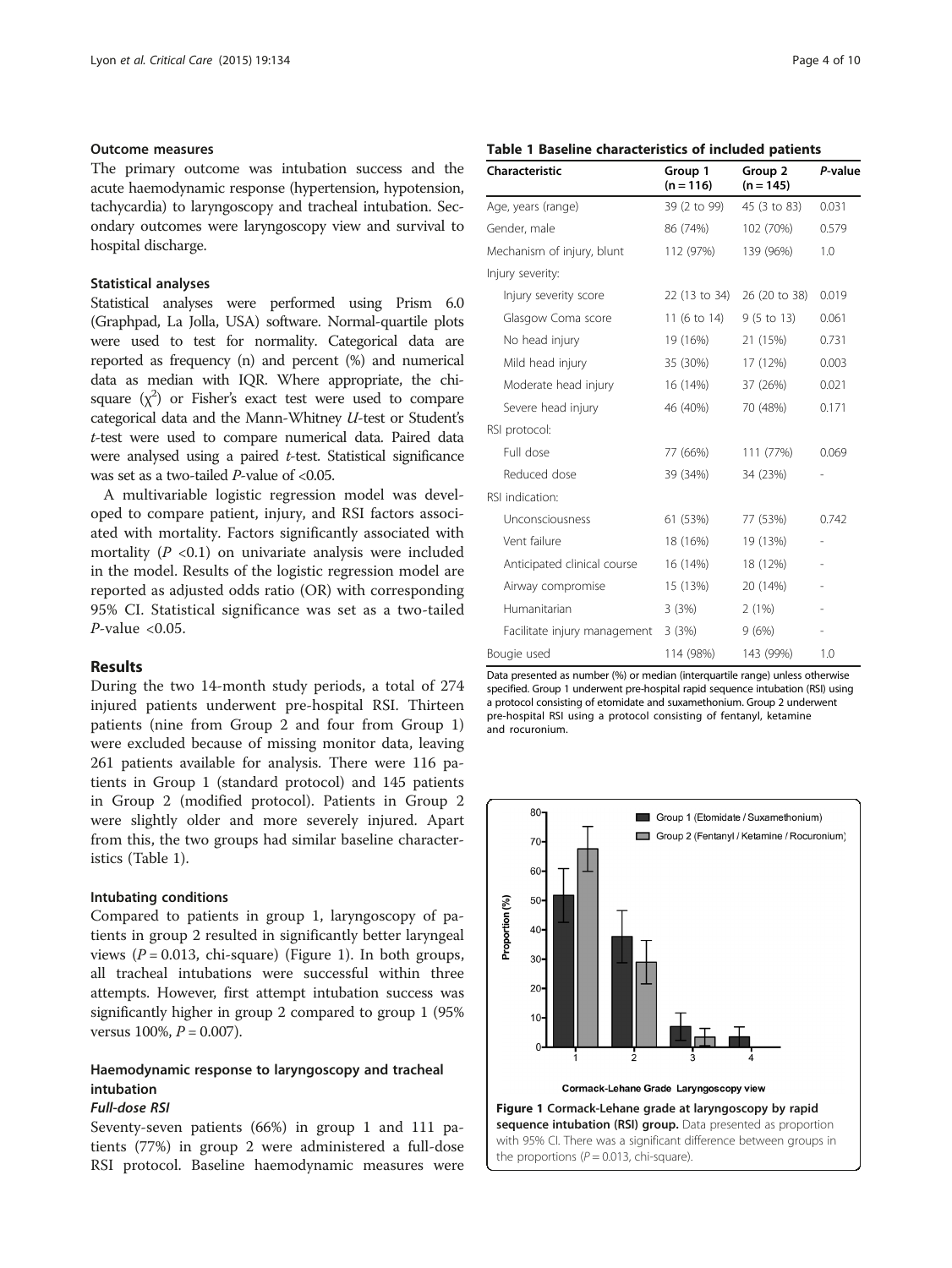similar in the two groups (Table 2A). On average, laryngoscopy and tracheal intubation increased HR and blood pressure in all patients (Table 2A).

The absolute increase in HR was similar in the two groups. The absolute increase in blood pressure, however, was significantly higher in group 1 when compared to group 2 (absolute increase in SBP, 44 mmHg versus 7 mmHg; P <0.0001; absolute increase in MAP, 31 mmHg versus 5 mmHg;  $P < 0.0001$ ).

The relative change in blood pressure, following laryngoscopy and tracheal intubation, is shown in Figure [2](#page-6-0)a (SBP) and Figure [2b](#page-6-0) (MAP). A hypertensive response was more common following group 1 RSI (80% versus 35%; OR 7.5 (3.6, 15.8); P <0.0001) and an acceptable response was most common following group 2 RSI (20% versus 54%; OR 0.22 (0.10, 0.45); P <0.0001). Eight patients in group 2 had a hypotensive response (Figure [3](#page-6-0)) compared to none in group 1(0% versus 7%; OR 0.08  $(0.004, 1.4); P = 0.022$ .

#### Reduced-dose RSI

Thirty-nine patients (34%) in group 1 and 34 patients (23%) in group 2 were administered a reduced-dose RSI protocol. For each group, the haemodynamic response following a reduced-dose RSI was similar to the response observed following a full-dose RSI. On average, laryngoscopy and tracheal intubation increased haemodynamics (Table 2B). The baseline HR and absolute increase in HR following laryngoscopy were similar in the two groups. Baseline blood pressure was significantly lower in group 1 patients and the absolute increase in blood pressure following laryngoscopy was significantly higher in these patients, when compared to group 2 patients (absolute increase in SBP, 29 mmHg versus 9 mmHg;  $P = 0.0008$ ; absolute increase in MAP, 20 mmHg versus 6 mmHg;  $P = 0.013$ ). The relative change in blood pressure, following laryngoscopy and tracheal intubation, is shown in Figure [4](#page-7-0)a (SBP) and Figure [4](#page-7-0)b (MAP). The majority of patients in group 1 had a hypertensive response (75% versus 42%; OR 4.2 (1.2, 14.4);  $P = 0.039$ ) whereas patients in group 2 were more likely to have an acceptable haemodynamic response (21% versus 54%; OR 0.22  $(0.06 - 0.79)$ ;  $P = 0.036$ ). One patient in group 1 had a hypotensive response compared to none in group 2  $(P = 1.0)$ .

#### Acute hypotension

There was a single incident of hypotension in group 1. This patient suffered a blunt, rapid deceleration injury and blood pressure dropped precipitously following tracheal intubation (pre-RSI SBP, 101 mmHg; post-RSI SBP, 68 mmHg). Post-mortem revealed haemorrhage from

Table 2 The haemodynamic response to laryngoscopy and tracheal intubation in patients anaesthetised using etomidate/suxamethonium (Group 1) and fentanyl/ketamine/rocuronium (Group 2), stratified by dose administered

| A) Full-dose RSI protocol                  |                  |                  |                              |          |
|--------------------------------------------|------------------|------------------|------------------------------|----------|
|                                            | <b>Baseline</b>  | Procedural       | Absolute difference (95% CI) | P-value  |
| Group 1                                    |                  |                  |                              |          |
| Heart rate, bpm <sup>a</sup>               | 89 (72 to 104)   | 111 (98 to 132)  | 22 (14 to 38)                | < 0.0001 |
| Mean arterial pressure, mmHg <sup>b</sup>  | 98 (90 to 108)   | 128 (113 to 145) | 31 (15 to 48)                | < 0.0001 |
| Systolic blood pressure, mmHgb             | 129 (114 to 144) | 170 (151 to 196) | 44 (22 to 61)                | < 0.0001 |
| Group 2                                    |                  |                  |                              |          |
| Heart rate, bpm <sup>c</sup>               | 87 (74 to 101)   | 112 (97 to 125)  | 25 (18 to 30)                | < 0.0001 |
| Mean arterial pressure, mmHq <sup>d</sup>  | 102 (90 to 113)  | 107 (91 to 121)  | $5(-1 to 10)$                | 0.148    |
| Systolic blood pressure, mmHg <sup>d</sup> | 133 (120 to 149) | 140 (120 to 155) | $7 (-3 to 11)$               | 0.257    |
| B) Reduced-dose protocol                   |                  |                  |                              |          |
|                                            | <b>Baseline</b>  | Procedural       | Absolute difference (95% CI) | P-value  |
| Group 1                                    |                  |                  |                              |          |
| Heart rate, bpm <sup>e</sup>               | 107 (84 to 121)  | 122 (111 to 137) | 15 (4 to 27)                 | 0.009    |
| Mean arterial pressure, mmHg <sup>t</sup>  | 79 (54 to 95)    | 99 (78 to 117)   | 20 (6 to 36)                 | 0.004    |
| Systolic blood pressure, mmHq <sup>t</sup> | 100 (71 to 115)  | 129 (100 to 147) | 29 (13 to 48)                | 0.001    |
| Group 2                                    |                  |                  |                              |          |
| Heart rate, bpm <sup>9</sup>               | 106 (91 to 131)  | 123 (105 to 143) | $17 (-2 to 28)$              | 0.095    |
| Mean arterial pressure, mmHg <sup>t</sup>  | 95 (70 to 109)   | 101 (89 to 126)  | $6(-3 to 28)$                | 0.117    |
| Systolic blood pressure, mmHg <sup>t</sup> | 117 (104 to 145) | 129 (110 to 149) | $9(-7)$ to 28)               | 0.256    |

Data are presented as median (IQR). Analysis based on <sup>a</sup>74, <sup>b</sup> 66, <sup>c</sup>104 and <sup>d</sup>95, <sup>e</sup>36, <sup>f</sup>24 and <sup>9</sup>31 patients with complete sets of haemodynamic data. **A**) Full-dose rapid sequence induction (RSI) protocol and B) reduced-dose RSI protocol.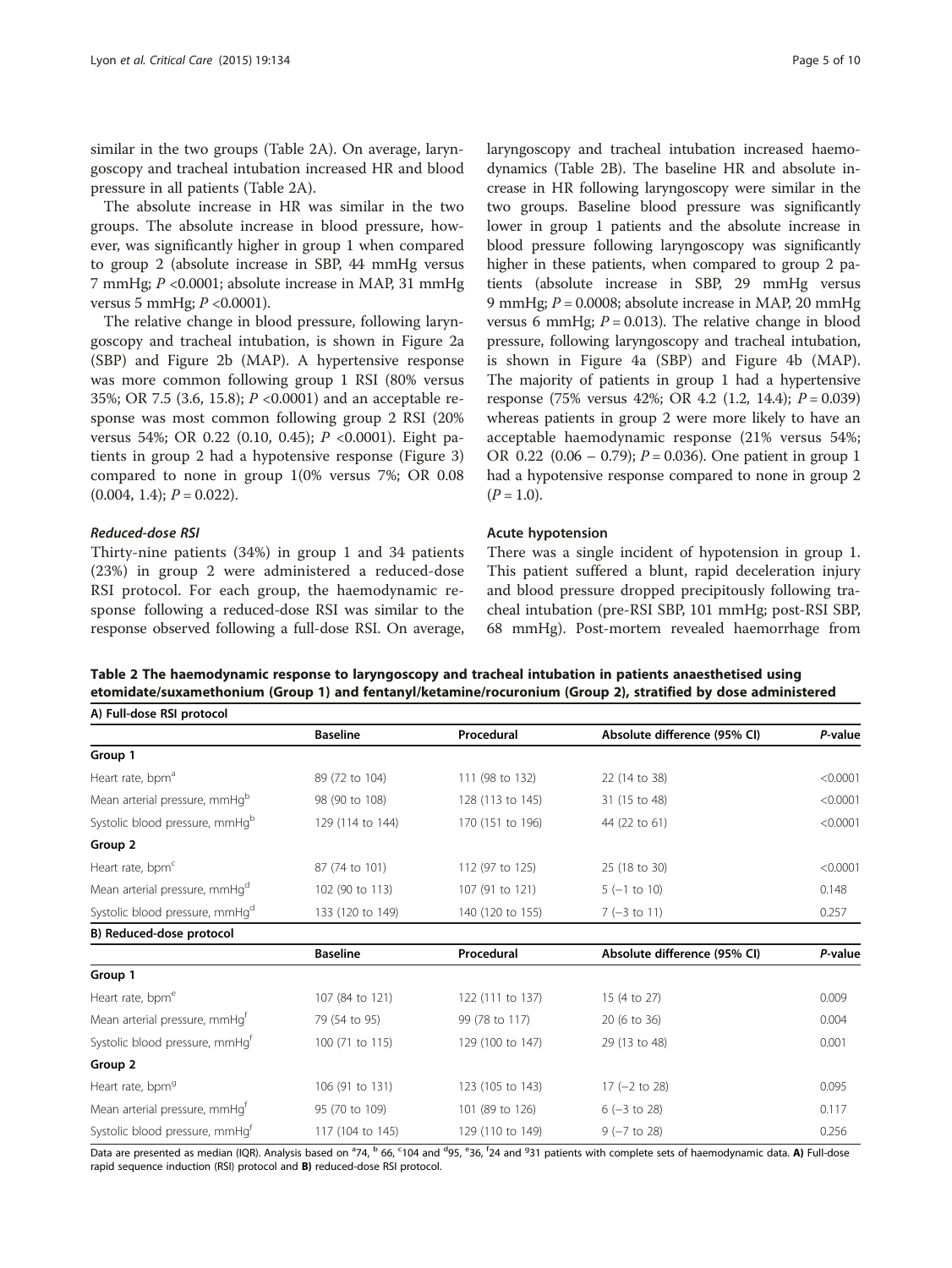<span id="page-6-0"></span>

complete disruption of a major thoracic vascular injury. In group 2, eight patients had a hypotensive response, however, only one patient's blood pressure dropped below 90 mmHg (Figure 3). This patient suffered blunt chest trauma and developed a tension pneumothorax following tracheal intubation, which was successfully managed with a thoracostomy (pre-RSI SBP, 133 mmHg; post-RSI SBP,



68 mmHg). Half of the patients with a hypotensive response had baseline hypertension (SBP >140 mmHg) that decreased to normotension following induction (Figure 3).

# Outcome

Follow up to hospital discharge was complete for 239 patients (105 in group 1 (91%) and 134 in group 2 (92%)). Overall, 46 patients died from their injuries (19%). In group 1, 20 of 105 patients (19%) died, as compared with 26 of 134 patients (19%) in group 2 (OR 0.98 (0.51, 1.87);  $P = 1.0$ ). Subgroup analysis by head injury severity did not identify any significant differences in outcome.

# Univariate and multivariate analyses

On univariate analysis, the only factors significantly associated with mortality were age, initial Glagow coma score (GCS), injury severity score (ISS), and RSI dose (that is, full or reduced). After adjusting for these variables, only age, initial GCS, and ISS remained independently associated with mortality. The results of the univariate and multivariate analysis are shown in Table [3](#page-8-0).

# **Discussion**

This study demonstrates the importance of choice of anaesthetic agent in developing a safe and effective pre-hospital trauma RSI protocol. A modified protocol using fentanyl, ketamine and rocuronium produced superior intubation conditions and a more favourable haemodynamic response to laryngoscopy and tracheal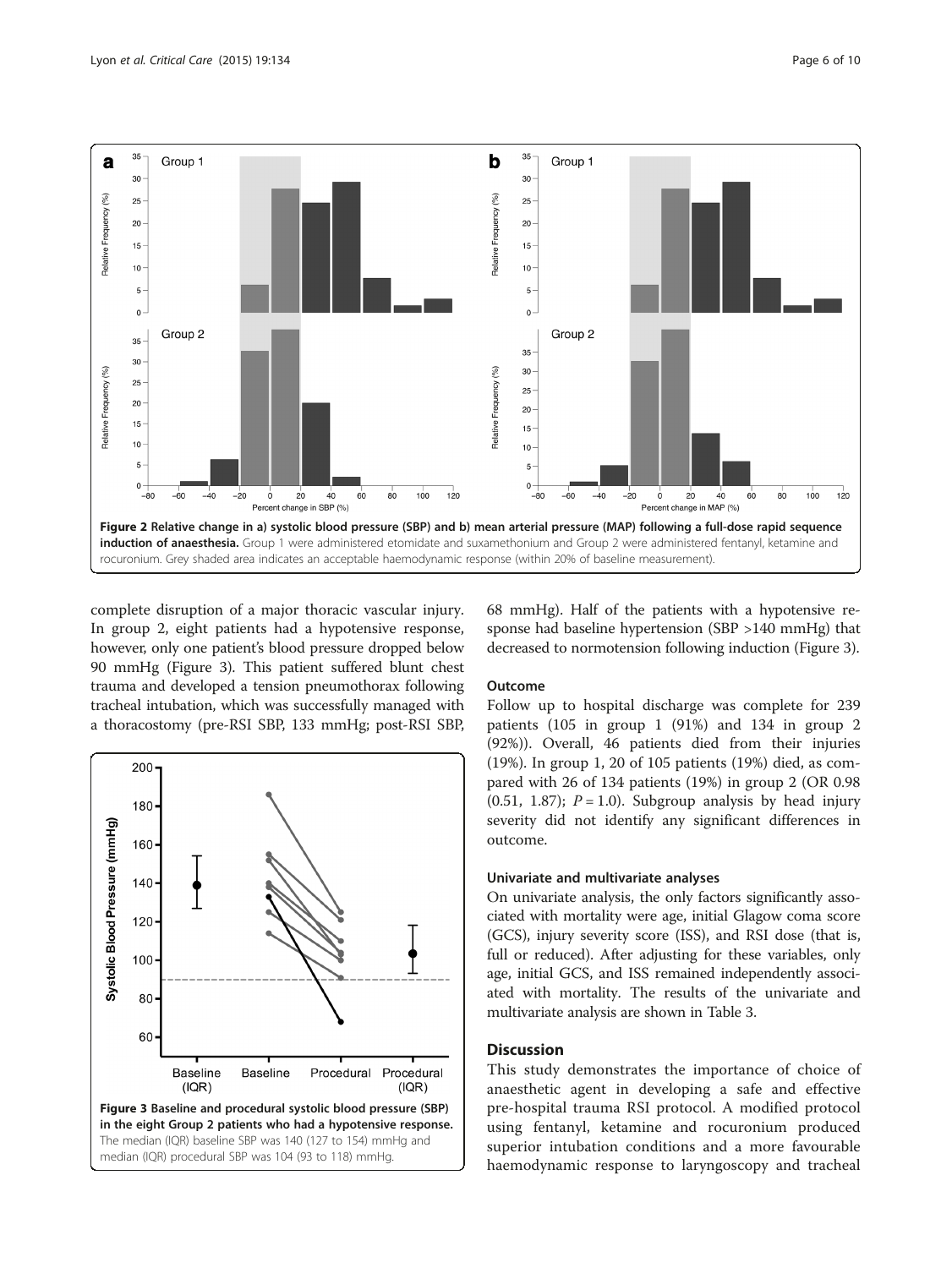<span id="page-7-0"></span>

intubation when compared to a traditional protocol using etomidate and suxamethonium. Furthermore, in this study ketamine did not appear to have any adverse affects on head injury outcomes, although the study sample size may not have been large enough and may have been prone to type II error. This study suggests that significant departures from traditional RSI protocols can be achieved without major complications and that in our system, RSI using fentanyl, ketamine, rocuronium in a 3:2:1 or 1:1:1 regimen improved the quality of pre-hospital trauma anaesthesia.

In terms of intubation conditions, Perry [\[31\]](#page-10-0) concluded in a meta-analysis that the use of suxamethonium was associated with superior intubation conditions, but for clinically acceptable intubation conditions there was no difference when compared to rocuronium. In the authors' subsequent update in 2008, they concluded that rocuronium was inferior to suxamethonium [\[32](#page-10-0)]. They did, however, note that the doses of rocuronium in their compared studies varied significantly and called for future studies to look into higher (0.9 to 1.2 mg/kg) doses. In this study higher doses of rocuronium (1 mg/kg) appear to provide superior laryngoscopy views to suxamethonium.

We have previously identified the significant hypertensive response to laryngoscopy and tracheal intubation that occurs following a traditional RSI technique [\[22](#page-9-0)]. Furthermore, we observed that following neurotrauma, this response is not attenuated by the depth of coma and massive surges in blood pressure occur unpredictably at all degrees of head injury severity [\[33\]](#page-10-0). This is important because even brief episodes of hypertension have been associated with poor outcome following neurotrauma [[34](#page-10-0)]. This study demonstrates that a modified RSI protocol effectively attenuates the haemodynamic response to tracheal intubation.

The safety of ketamine in patients with head injury is gaining acceptance, as there does not appear to be any evidence supporting a harmful effect [\[20,](#page-9-0)[35\]](#page-10-0). Instead, emerging evidence suggests that ketamine may be beneficial to patients with head injury and that it may even be the ideal agent for RSI in head injury [[18](#page-9-0),[20](#page-9-0),[36](#page-10-0)]. Although our sample size was relatively small and not powered to detect differences in outcome, we did not observe any adverse effect on head injury mortality in patients administered ketamine, despite this group being older and having more severe injuries. We did not examine for emergence phenomena associated with ketamine use.

The combination of fentanyl and ketamine effectively attenuated the hypertensive response to tracheal intubation, however, we observed a group of patients  $(n = 8)$ with a greater than 20% drop in blood pressure following this modified RSI. Only one of these patients developed true hypotension (SBP <90 mmHg), which appeared to be caused by a tension pneumothorax rather than being pharmacologically induced. In the remaining patients, the potent analgesic effect of fentanyl and ketamine may be treating pain-induced hypertension, thus, a relative hypotensive response is observed without true hypotension. Etomidate alone has no analgesic properties, and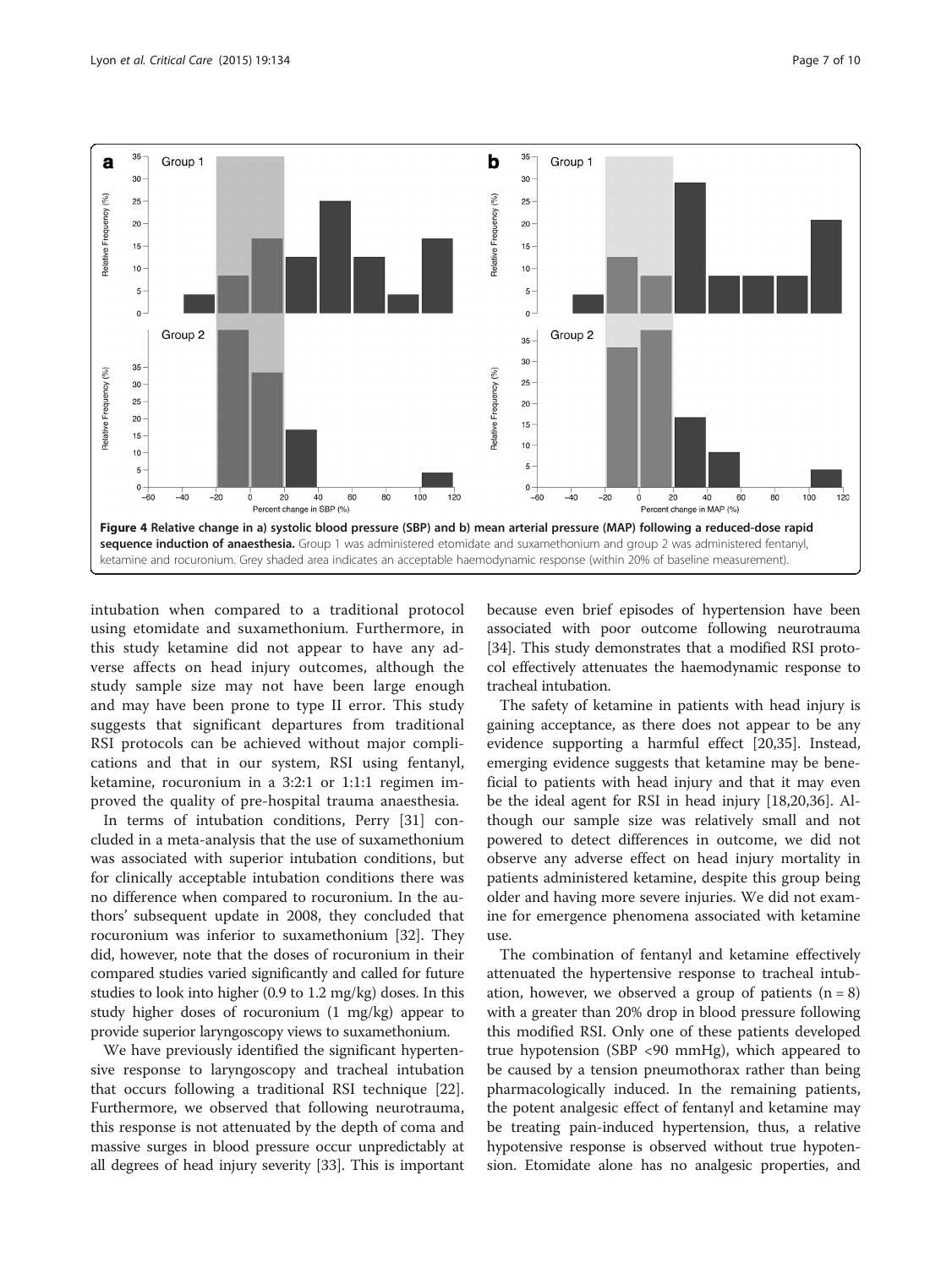| Factor                            | <b>Survived</b><br>$(n = 193)$ | <b>Died</b><br>$(n = 46)$ | Univariate analysis       |          | Multivariable analysis       |          |
|-----------------------------------|--------------------------------|---------------------------|---------------------------|----------|------------------------------|----------|
|                                   |                                |                           | Crude odds ratio (95% CI) | P-value  | Adjusted odds ratio (95% CI) | P-value  |
| Age, years                        | 39 (23 to 55)                  | 51 (40 to 63)             | 1.029 (1.012, 1.047)      | 0.001    | 1.032 (1.006, 1.059)         | 0.016    |
| Gender                            |                                |                           |                           |          |                              |          |
| Male                              | 140 (80.9)                     | 33 (19.1)                 | 1.041 (0.509, 2.128)      | 0.913    |                              |          |
| Female                            | 53 (80.3)                      | 13 (19.7)                 |                           |          |                              |          |
| Mechanism of injury               |                                |                           |                           |          |                              |          |
| Blunt                             | 183 (79.9)                     | 46 (20.1)                 |                           | 0.216    |                              |          |
| Penetrating                       | 10 (100.0)                     | 0                         |                           |          |                              |          |
| Initial physiology                |                                |                           |                           |          |                              |          |
| Glasgow coma scale                | 10 (7 to 13)                   | 4(3 to 10)                | 0.759 (0.724, 0.874)      | < 0.0001 | 0.780 (0.680, 0.896)         | < 0.0001 |
| Heart rate                        | 90 (76 to 107)                 | 95 (68 to 125)            | 1.006 (0.993, 1.018)      | 0.363    |                              |          |
| Systolic blood pressure           | 127 (112 to 144)               | 120 (101 to 144)          | 0.994(0.981, 1.007)       | 0.361    |                              |          |
| Injury severity score             | 21 (13 to 34)                  | 34 (27 to 43)             | 1.077 (1.041, 1.114)      | < 0.0001 | 1.054 (1.013, 1.098)         | 0.009    |
| Rapid sequence induction dose     |                                |                           |                           |          |                              |          |
| Full                              | 148 (86.6)                     | 23 (13.4)                 | 3.289 (1.687, 6.410)      | < 0.0001 | 1.901 (0.685, 5.272)         | 0.217    |
| Reduced                           | 45 (66.2)                      | 23 (33.8)                 |                           |          |                              |          |
| Rapid sequence induction protocol |                                |                           |                           |          |                              |          |
| ES                                | 85 (81.0)                      | 20 (19.0)                 | 1.023 (0.535, 1.869)      | 1.000    |                              |          |
| <b>FKR</b>                        | 108 (80.6)                     | 26 (19.4)                 |                           |          |                              |          |
| Haemodynamic response*            |                                |                           |                           |          |                              |          |
| Normal                            | 79 (88.8)                      | 10(11.2)                  | 1.541 (0.660, 3.601)      | 0.317    |                              |          |
| Abnormal                          | 82 (83.7)                      | 16(16.3)                  |                           |          |                              |          |

<span id="page-8-0"></span>

| Table 3 Univariate and multivariate analysis of factors associated with mortality in 261 injured patients undergoing |  |
|----------------------------------------------------------------------------------------------------------------------|--|
| pre-hospital rapid sequence induction of anaesthesia by a helicopter emergency medicine service                      |  |

Data are presented as median (range), number (percent), or odds ratio (95%). Categorical variables are presented with each state on a separate row. The odds ratio represents the odds of survival when the first state (first row) is present compared to when the second state (second row) is present. \*Calculated for 187 patients with measurable haemodynamic response. Normal (within 20% of baseline blood pressure), Abnormal (not within 20% of baseline blood pressure). Bold values indicate  $P < 0.05$ . ES, etomidate suxamethonium; FKR, fentanyl ketamine rocuronium.

may explain why this effect was not observed following the traditional RSI.

A 3:2:1 or 1:1:1 modified protocol appears safe, although caution should be exercised, particularly in the elderly. Elderly patients may have underlying cardiovascular comorbidities, which poorly tolerate the sympathetic drive of ketamine. This group of patients warrants further investigation. A number of pre-hospital services use an RSI protocol that combines ketamine and a neuromuscular blocker, without an opiate. It is unclear whether this protocol is effective at blunting potentially harmful haemodynamic responses. An analgesic dose of ketamine (average 100 mg), administered prior to traditional RSI, did not appear to blunt the response [\[22\]](#page-9-0).

This study has several limitations. The study reviewed patients retrospectively rather than conducting a prospective, randomised trial to compare the anaesthetic regimens. The ideal study to accurately compare the two regimens would be a randomised clinical trial, however the ethical, logistical and operational challenges of conducting such a study, together with the sample size needed, were prohibitive to this service at the time. The groups were separated in time. There were some differences in the study groups and this may have influenced the results. However, from a clinical perspective, there were no significant changes in pre-hospital anaesthetic practice other than the RSI agents.

The study included a heterogeneous group of trauma patients. It is possible that differences in pathology may have influenced the study results. Patients in group 2 were older with more severe injuries, potentially causing a bias; however, even in this group, the new RSI regimen appeared safe, although a larger study would be needed to confirm absolute safety. This study only examined the immediate period following RSI and it is possible that subsequent cardiovascular changes may have occurred. Future studies are planned to explore haemodynamic changes during the maintenance phase of anaesthesia. The effect of individual operator variability, particularly when performing intubation, cannot be accounted for, although the use a single SOP may help minimise variation in practice. This study is from a single pre-hospital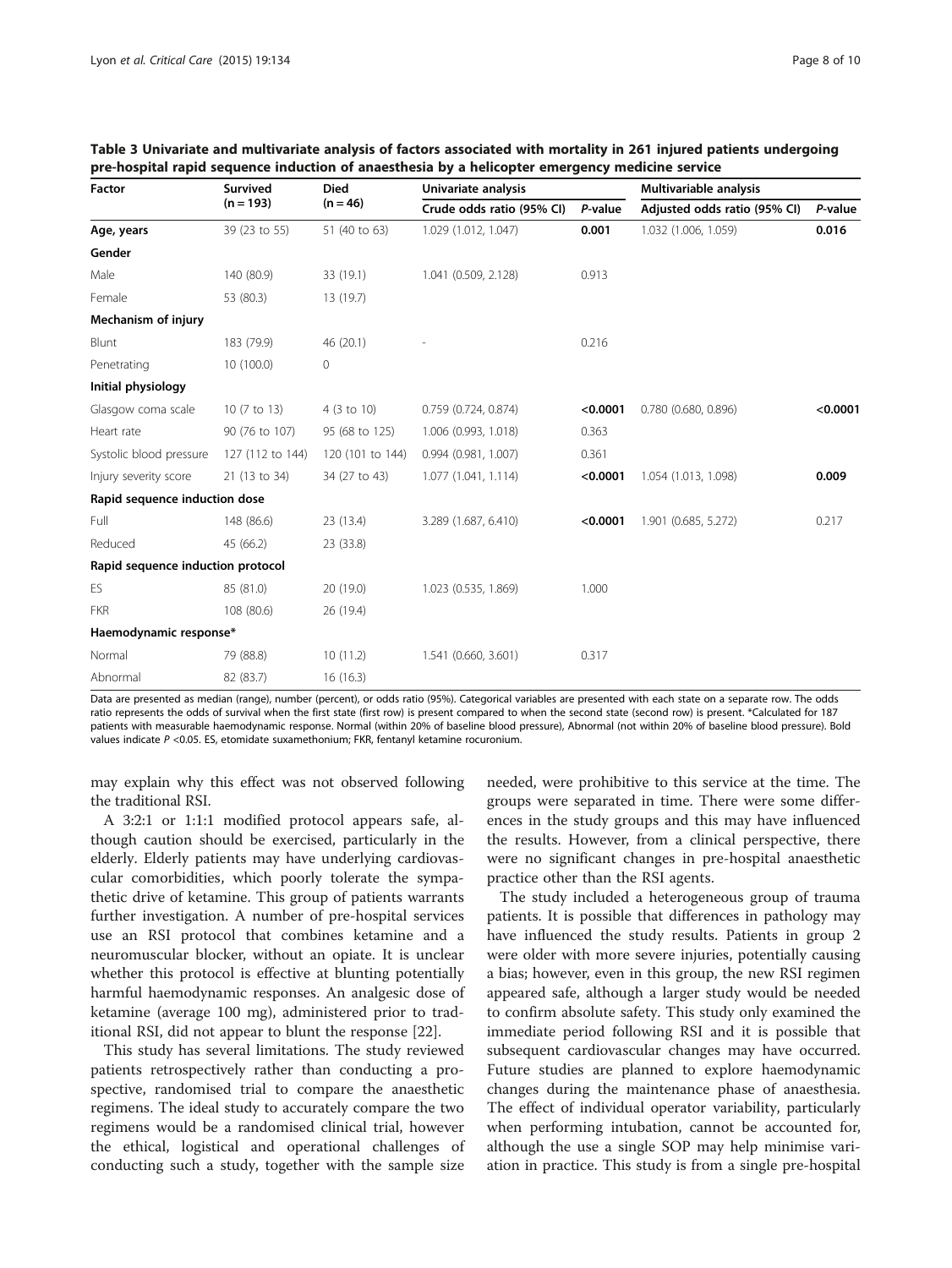<span id="page-9-0"></span>service and is not powered to detect an effect on patient outcome in terms of survival. Further prospective research is warranted to examine the impact of implementation of this type of modified pre-hospital RSI regimen.

### Conclusion

In this comparative, cohort study, a modified RSI protocol using fentanyl, ketamine and rocuronium provides effective pre-hospital RSI in trauma patients. Using full dose (3:2:1) or reduced dose (1:1:1) regimens appeared to produce superior laryngoscopy views and more favourable physiology during tracheal intubation when compared to a traditional protocol. Further prospective research is warranted to confirm these findings and to examine the outcome of trauma patients undergoing anaesthesia with the modified regimen, including exploring any delayed haemodynamic changes during maintenance of anaesthesia and RSI in the elderly population.

#### Key messages

- A simple and standardised RSI protocol may enhance the safety of emergency trauma anaesthesia.
- The choice of anaesthetic agents is an important factor in developing a safe and effective RSI protocol.
- The combined use of fentanyl, ketamine and rocuronium effectively attenuates acute hypertension during pre-hospital intubation, without causing significant hypotension in patients with major trauma.

#### Abbreviations

GCS: Glasgow coma scale; HEMS: helicopter emergency medical service; HR: heart rate; ISS: injury severity score; KSSAAT: Kent, Surrey, and Sussex Air Ambulance Trust; MAP: mean arterial pressure; NIBP: non-invasive blood pressure; OR: odds ratio; RSI: rapid sequence induction of anaesthesia; SBP: systolic blood pressure; SOP: standard operating procedure.

#### Competing interests

The authors declare that they have no competing interests.

#### Authors' contributions

ZBP conceived and designed the study, performed statistical analysis and contributed to data collection, data interpretation, drafting of the manuscript and critical revision of the manuscript. RML contributed to data interpretation, drafting of the manuscript and critical revision of the manuscript. DC contributed to data collection and drafting of the manuscript. DJL and MQR contributed to study design, data interpretation and critical revision of the manuscript. All authors read and approved the final manuscript.

#### Acknowledgements

The authors would like to thank the paramedics and doctors at Kent, Surrey and Sussex Air Ambulance Trust for their assistance in collecting and collating data, advice and constructive criticism. We would especially like to thank the Trauma Audit and Research Network for providing outcome data, and Dr Emily McWhirter and Mr Ben Clarke for their assistance, contributions and support.

#### Author details

<sup>1</sup> Kent, Surrey and Sussex Air Ambulance Trust, Wheelbarrow Park Estate Pattenden Lane, Marden, Kent TN12 9QJ, UK. <sup>2</sup>School of Clinical Sciences University of Bristol & University of Stavanger Norway, North Bristol NHS Trust, Bristol BS16 1LE, UK. <sup>3</sup>Centre for Trauma Sciences, Queen Mary, University of London, London E1 2AT, UK.

#### Received: 29 September 2014 Accepted: 11 March 2015 Published online: 01 April 2015

#### References

- 1. Cook T, Woodall N, Frerk CO. Major complications of airway management in the UK: results of the Fourth National Audit Project of the Royal College of Anaesthetists and the Difficult Airway Society. Part 1: anaesthesia. Br J Anaesth. 2011;106:617–31.
- 2. Wallace C, McGuire B. Rapid sequence induction: its place in modern anaesthesia. Contin Educ Anaesthesia Crit Care Pain. 2014;14:130–5.
- Helm M, Hossfeld B, Schäfer S, Hoitz J, Lampl L. Factors influencing emergency intubation in the pre-hospital setting–a multicentre study in the German Helicopter Emergency Medical Service. Br J Anaesth. 2006;96:67–71.
- 4. The Association of Anaesthetists of Great Britain and Ireland. Pre-hospital Anaesthesia: A safety guideline. [http://www.asgbi.org/sites/default/files/](http://www.asgbi.org/sites/default/files/prehospital_glossy09.pdf) [prehospital\\_glossy09.pdf](http://www.asgbi.org/sites/default/files/prehospital_glossy09.pdf) (2009). Accessed 17 August 2014.
- 5. Woodall N, Frerk C, Cook T. Can we make airway management (even) safer?–lessons from national audit. Anaesthesia. 2011;66:27–33.
- 6. Thomassen Ø, Brattebø G, Søfteland E, Lossius H, Heltne JK. The effect of a simple checklist on frequent pre-induction deficiencies. Acta Anaesthesiol Scand. 2010;54:1179–84.
- 7. Lossius HM, Sollid SJ, Rehn M, Lockey DJ. Revisiting the value of pre-hospital tracheal intubation: an all time systematic literature review extracting the Utstein airway core variables. Crit Care. 2011;15:R26.
- 8. Stept WJ, Safar P. Rapid induction/intubation for prevention of gastric-content aspiration. Anesth Analg. 1970;49:633–6.
- 9. Lockey D, Crewdson K, Lossius H. Pre-hospital anaesthesia: the same but different. Br J Anaesth. 2014;113:211–9.
- 10. Chesnut RM, Marshall LF, Klauber MR, Blunt BA, Baldwin N, Eisenberg HM, et al. The role of secondary brain injury in determining outcome from severe head injury. J Trauma. 1993;34:216–22.
- 11. Sellmann T, Miersch D, Kienbaum P, Flohe S, Schneppendahl J, Lefering R, et al. The impact of arterial hypertension on polytrauma and traumatic brain injury. Dtsch Arztebl Int. 2012;109:849–56.
- 12. Marmarou A, Anderson RL, Ward JD, Choi SC, Young HF, Eisenberg HM, et al. Impact of ICP instability and hypotension on outcome in patients with severe head trauma. Spec Suppl. 1991;75:S59–66.
- 13. Mort TC. Complications of emergency tracheal intubation: hemodynamic alterations-Part I. J Intensive Care Med. 2007;22:157–65.
- 14. Sikorski RA, Koerner AK, Fouche-Weber LY, Galvagno Jr SM. Choice of general anesthetics for trauma patients. Curr Anesthesiol Rep. 2014;4:225–32.
- 15. Lockey D, Crewdson K, Weaver A, Davies G. Observational study of the success rates of intubation and failed intubation airway rescue techniques in 7256 attempted intubations of trauma patients by pre-hospital physicians. Br J Anaesth. 2014;113:220–5.
- 16. Kuisma M, Roine RO. Propofol in prehospital treatment of convulsive status epilepticus. Epilepsia. 1995;36:1241–3.
- 17. Sivilotti ML, Ducharme J. Randomized, double-blind study on sedatives and hemodynamics during rapid-sequence intubation in the emergency department: the SHRED Study. Ann Emerg Med. 1998;31:313–24.
- 18. Morris C, Perris A, Klein J, Mahoney P. Anaesthesia in haemodynamically compromised emergency patients: does ketamine represent the best choice of induction agent? Anaesthesia. 2009;64:532–9.
- 19. Himmelseher S, Durieux ME. Revising a dogma: ketamine for patients with neurological injury? Anesth Anal. 2005;101:524–34.
- 20. Filanovsky Y, Miller P, Kao J. Myth: ketamine should not be used as an induction agent for intubation in patients with head injury. CJEM. 2010;12:154–7.
- 21. Oglesby A. Should etomidate be the induction agent of choice for rapid sequence intubation in the emergency department? Emerg Med J. 2004;21:655–9.
- 22. Perkins ZB, Gunning M, Crilly J, Lockey D, O'Brien B. The haemodynamic response to pre-hospital RSI in injured patients. Injury. 2013;44:618–23.